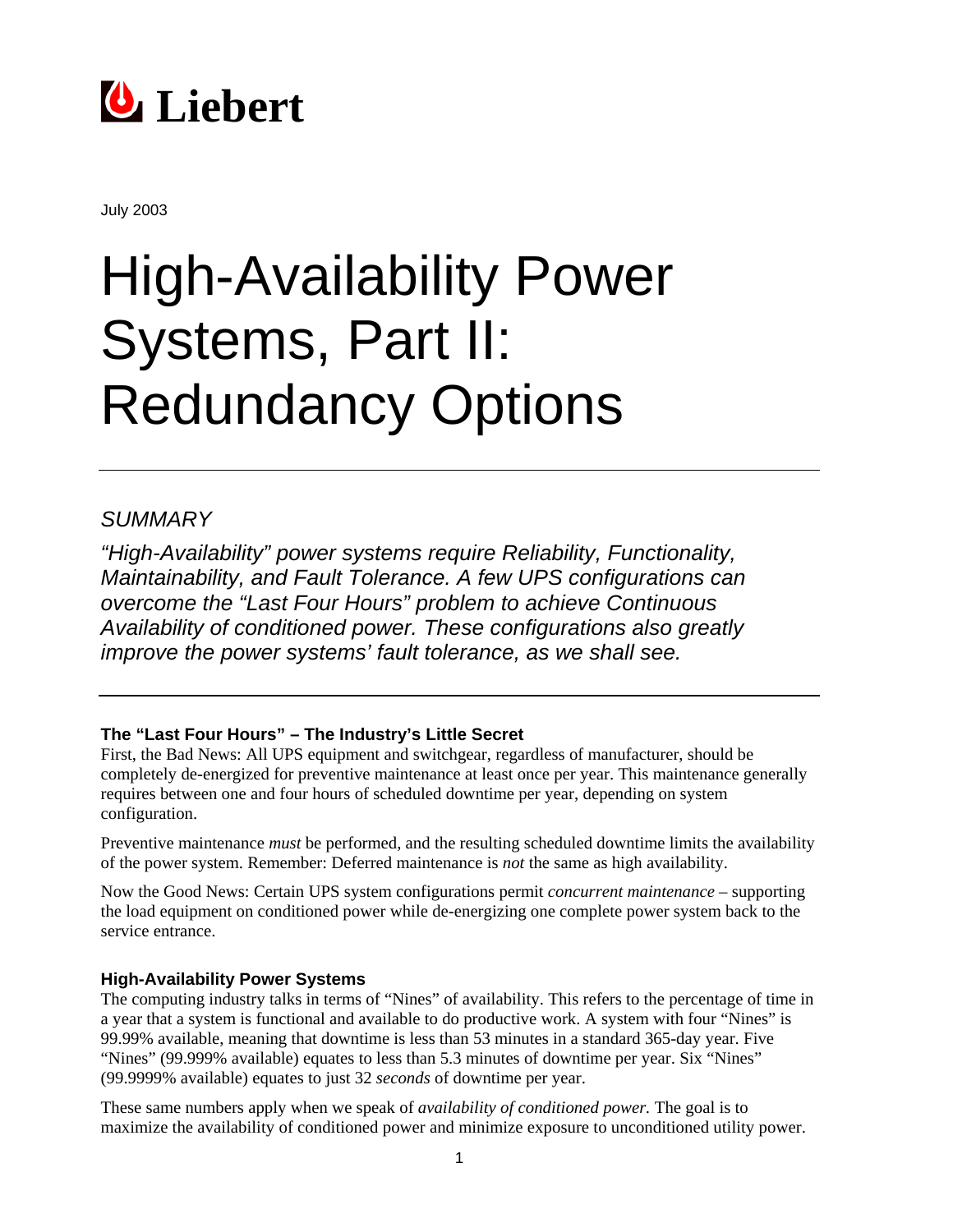At Liebert, we take this concept one step further and encourage customers to seek *Continuous Availability* of conditioned power. After all, 100% is greater than 99.99999%.

#### **The Road to Continuous Availability**

We determine Availability by studying four key elements:

- **Reliability.** The individual UPS modules, static transfer switches and other power distribution equipment must be incredibly reliable, as measured by field-documented MTBF (Mean Time Between Failures). In addition, the system elements must be designed and assembled in a way that minimizes complexity and single points of failure.
- **Functionality.** The UPS must be able to protect the critical load from the full range of power disturbances, and only a true double-conversion UPS can do this. Some vendors offer singleconversion (line interactive) three-phase UPS products as a lower-cost alternative. However, these alternative UPSs do not protect against *all* disturbances – including power system short circuits, frequency variations, harmonics and common-mode noise. If your critical facility is truly critical, only a true double-conversion UPS is suitable. All Liebert 3-phase UPS units are true double-conversion products.
- **Maintainability.** The system design must permit concurrent maintenance of all power system components – supporting the load with part of the UPS system while other parts are being serviced. As we shall see, single-bus solutions do not completely support concurrent maintenance.
- **Fault Tolerance.** The system must have fault resiliency, to cope with a failure of any power system component without affecting the operation of the critical load equipment. Furthermore, the power distribution system must have fault resiliency, to survive the inevitable load faults and human error.

All Liebert 3-phase power products have field-proven critical bus MTBF in excess of one million hours, and all Liebert 3-phase UPS products use double-conversion technology. These two factors ensure Reliability and Functionality.

With Reliability and Functionality assured, let us look at how different UPS system configurations compare for Maintainability and Fault Tolerance. The table below shows eight system configurations, which will be explained in detail in the balance of this paper.

| <b>System</b><br><b>Configuration</b> | <b>Concurrent Maintenance?</b> |               |                     | <b>Fault Tolerance?</b> |                     | <b>Maximum</b> |
|---------------------------------------|--------------------------------|---------------|---------------------|-------------------------|---------------------|----------------|
|                                       | <b>Module</b>                  | <b>System</b> | <b>Distribution</b> | <b>Module</b>           | <b>Distribution</b> | Availability?  |
| Single module                         | No.                            | No.           | No.                 | Minimal                 | No.                 | 99.95%         |
| <b>Parallel Redundant</b>             | Yes                            | No.           | No                  | Yes                     | No.                 | 99.99%         |
| Small Isolated-<br>redundant          | Yes                            | No.           | No                  | Yes                     | No.                 | 99.99%         |
| Large Isolated-<br>Redundant          | Yes                            | <b>No</b>     | No.                 | Yes                     | No.                 | 99.99%         |
| Distributed<br>Redundant              | Yes                            | Yes           | Yes                 | Yes                     | Yes                 | Continuous     |
| Selective<br>Redundant                | Yes                            | Some          | Selectively         | Some                    | Selectively         | Continuous     |
| Power-Tie™                            | Yes                            | <b>Yes</b>    | Yes                 | <b>Yes</b>              | Yes                 | Continuous     |
| Hybrid AC-DC<br>Power System          | Yes                            | Yes           | Yes                 | Yes                     | Yes                 | Continuous     |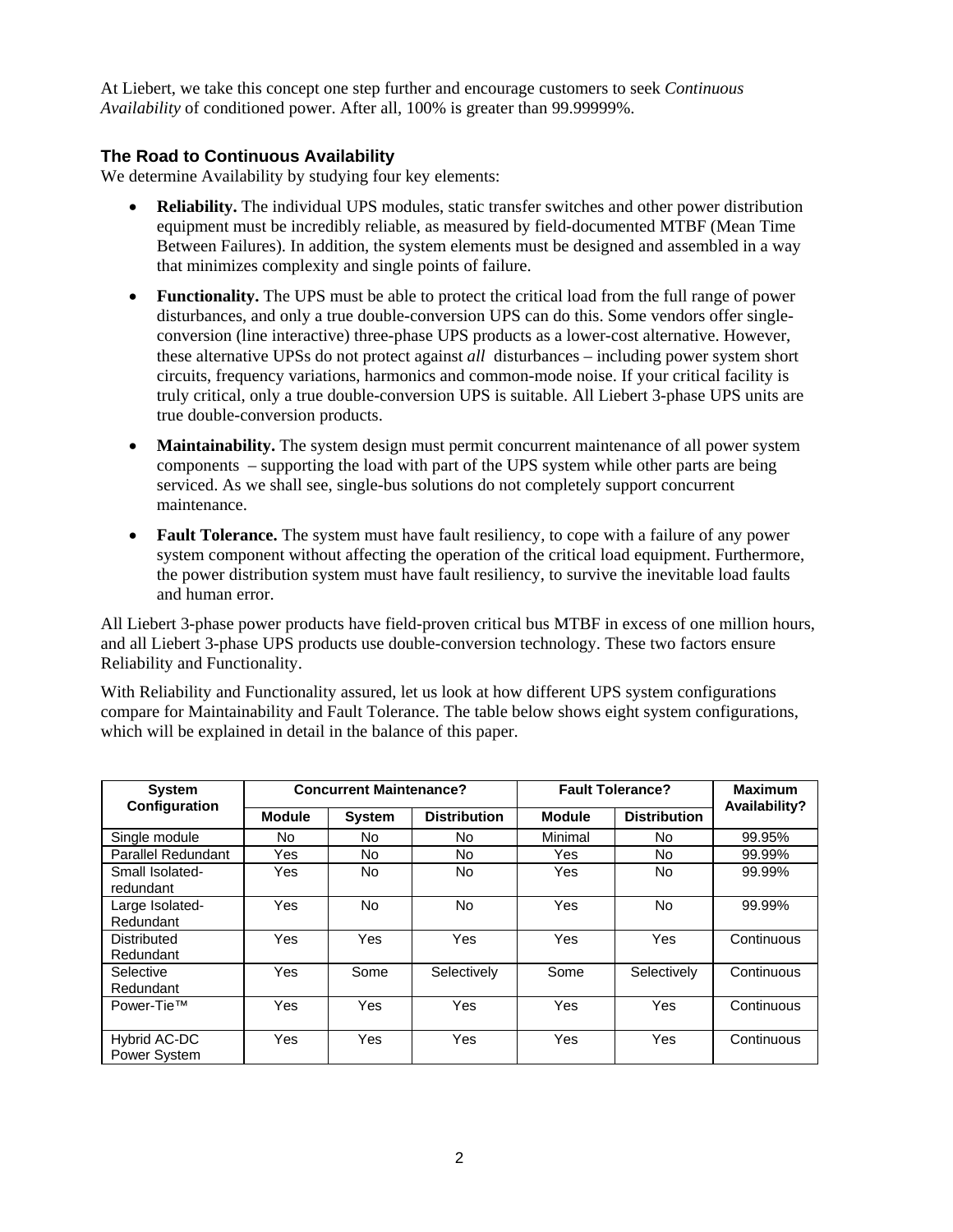### **Single Module Systems**



*Figure 1: Single Module System*

A conventional double-conversion, single-module UPS is shown in Figure 1. The UPS rectifier takes AC power from the utility (or engine generator) and produces DC power. A portion of the DC power is used to float charge the batteries. Most is fed to the inverter to power the load.

With this configuration, the critical load is exposed to unconditioned bypass power during the times when the UPS, batteries or downstream distribution equipment need preventive maintenance or reconfiguring. For simple single-module systems, scheduled preventive maintenance generally requires between two and four hours per year. This limits availability to about 99.95%.

In addition, while the single UPS module has some degree of fault tolerance built in, it can't shield the critical load from downstream equipment failures and faults. Nor is there any redundancy in capacity, to protect against a failure of the module itself.

The single module UPS gets good marks for reliability and simplicity. It is ideal for companies that can schedule system downtime for maintenance or configuration changes. The critical part of single module system selection, then, is finding the UPS module with the highest field-proven critical bus MTBF.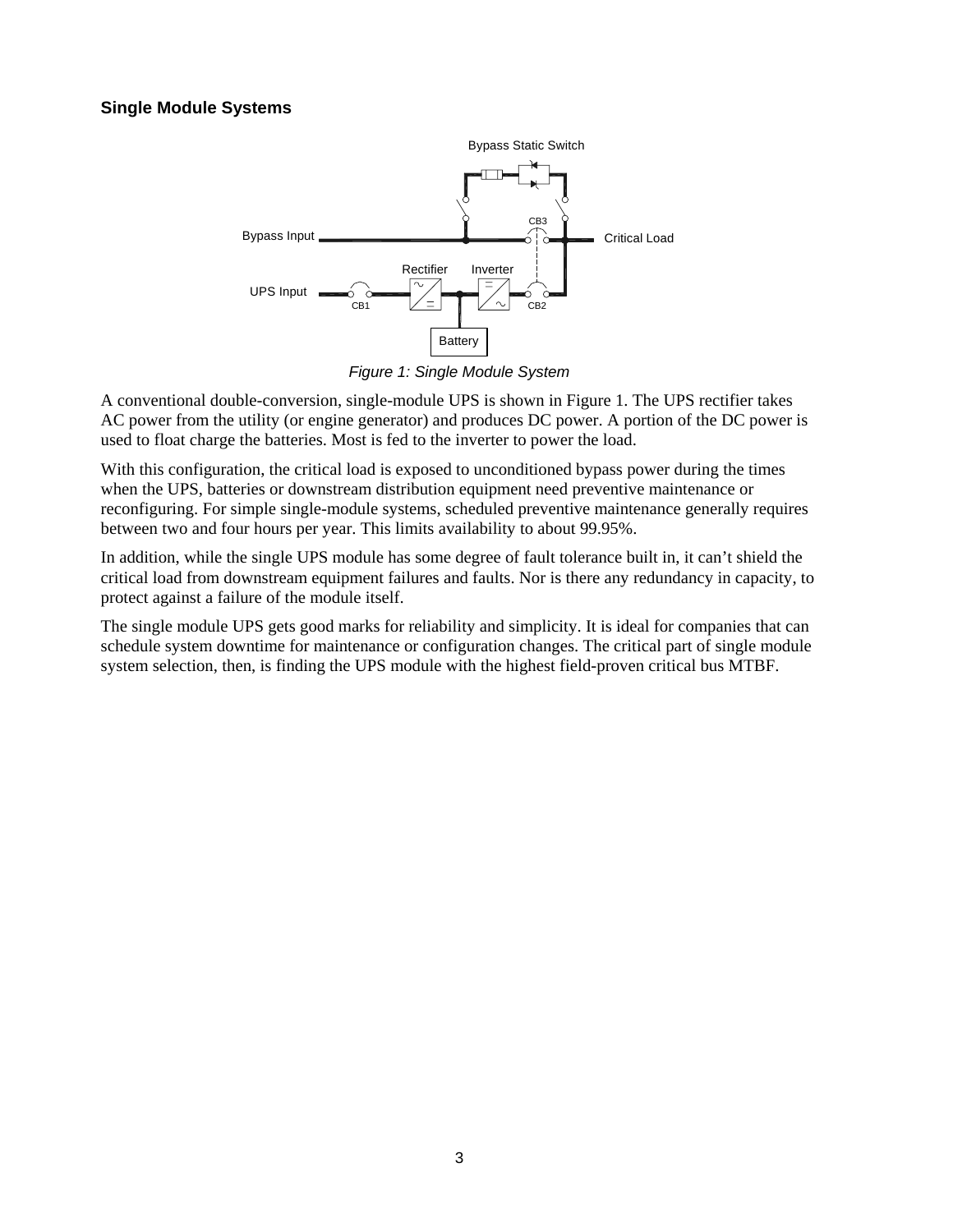## **Parallel Redundant Systems: The Reliable Standard**



*Figure 2: Parallel Redundant System*

A parallel redundant system has two or more UPS modules connected in parallel to a common distribution network. The system has enough modules to carry the maximum projected load, plus at least one additional module in parallel to provide redundancy. Typically, each module has its own battery plant.

Under normal operations, all the modules are on-line and sharing the load equally. If one module fails or needs to be taken off-line for maintenance, the other modules have enough capacity to carry the full system load. It is still necessary to go to bypass (or completely shut down) for between one and four hours per year to service bus bars, circuit breakers and other system-level components. Furthermore, load shutdown may still be required to service or reconfigure equipment between the UPS and the load. A parallel redundant system can provide up to 99.99% availability.

In addition to extra UPS modules, the parallel redundant system needs to give the operator some measure of system-level functionality. For this reason, Liebert normally provides a System Control Cabinet (SCC) with its Multi-Module Units. Note the system diagram in Figure 2.

The SCC gives system-level information and alarm monitoring. It provides module-to-module isolation, protecting the system from a fault in one module. It also contains the system-level static switch and bypass circuit, avoiding parallel connection of individual module static switches. For systems with custom-built switchgear, Liebert integrates the SCC logic and operator-interface elements into switchgear cabinets provided by the major manufacturers.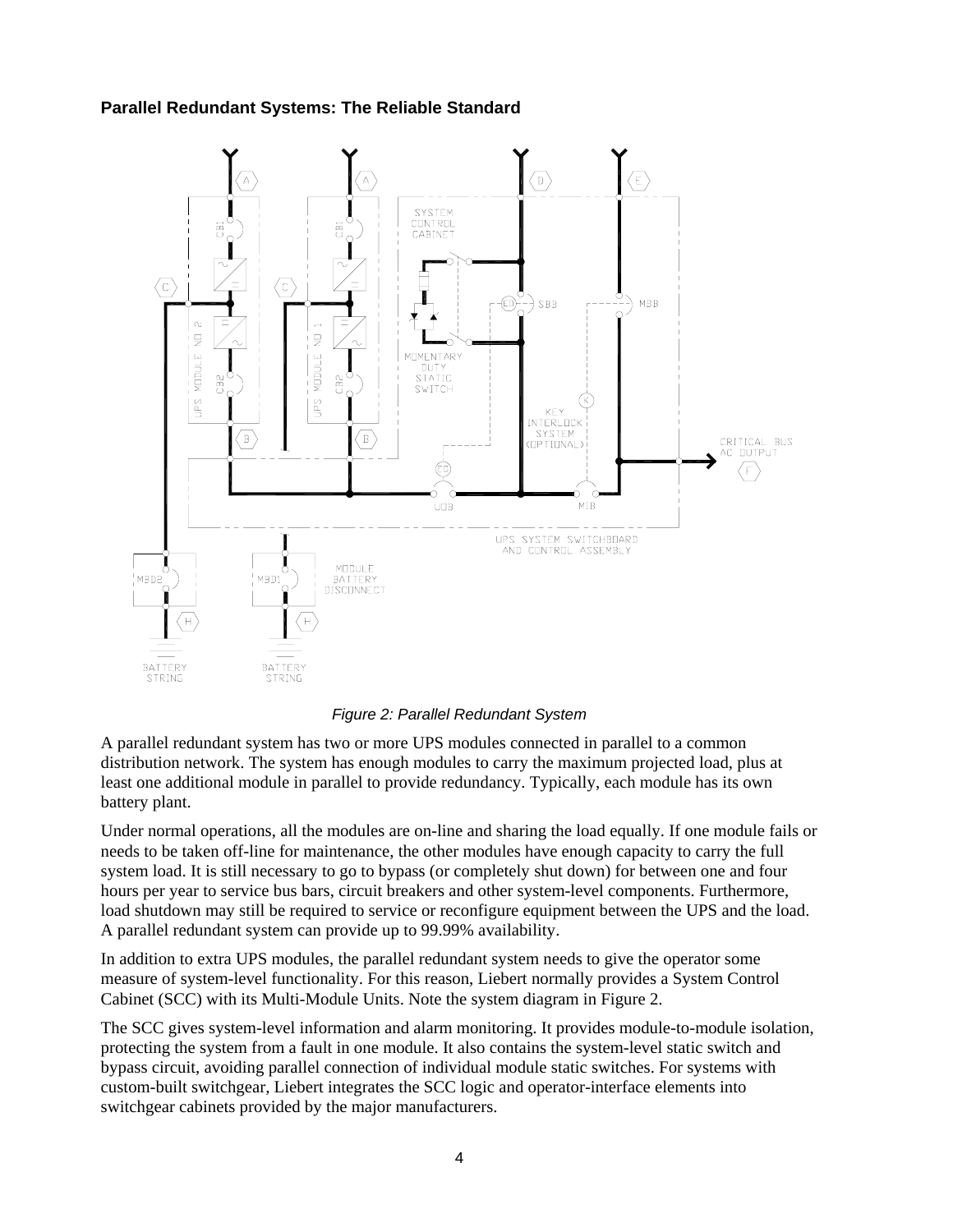The System Control Cabinet is not required for load sharing. Connect any Liebert Series 600 UPS modules of the same model rating in parallel and they will load share within 15% *without any control connections*. This is partly due to inverter design and partly due to close impedance matching during manufacturing. Add the relatively simple control connections and they will load share within a few percent.

The conventional parallel redundant configuration is the industry standard for reliability. It is conceptually simple. The hardware arrangement is straightforward. However, output distribution is still limited to a single load bus per system.

A parallel redundant system works well for companies that can schedule load shutdowns for maintenance or reconfiguring. But "works well" isn't good enough for applications that demand "never fail" or "never go to bypass," since parallel redundant systems are still vulnerable to potential failures between the UPS and the load. For applications that must "never fail" or "never go to bypass," we recommend Distributed-Redundant or Selective-Redundant systems, described in later sections.

#### **Note on "1+1" Systems**

A special case of Parallel Redundant products are the "1+1 Redundant" systems such as the Liebert Npower 1+1R. These systems eliminate the System Control Cabinet in favor of a simple Paralleling Cabinet.

The obvious benefits are lower cost and reduced complexity. In smaller systems (below 150 kVA), system-level controls are less important than they are in larger systems.

The trade-off is reduced system-level functionality. The various 1+1 products generally do not have system-level monitoring, controls or a system-level static switch. These configurations rely on the individual module static switches to manage load transfers and handle temporary overload conditions.

For calculating availability, these systems can be treated approximately the same as regular parallel redundant products. They still require between one and four hours per year of downtime, so availability is limited to approximately 99.99 percent.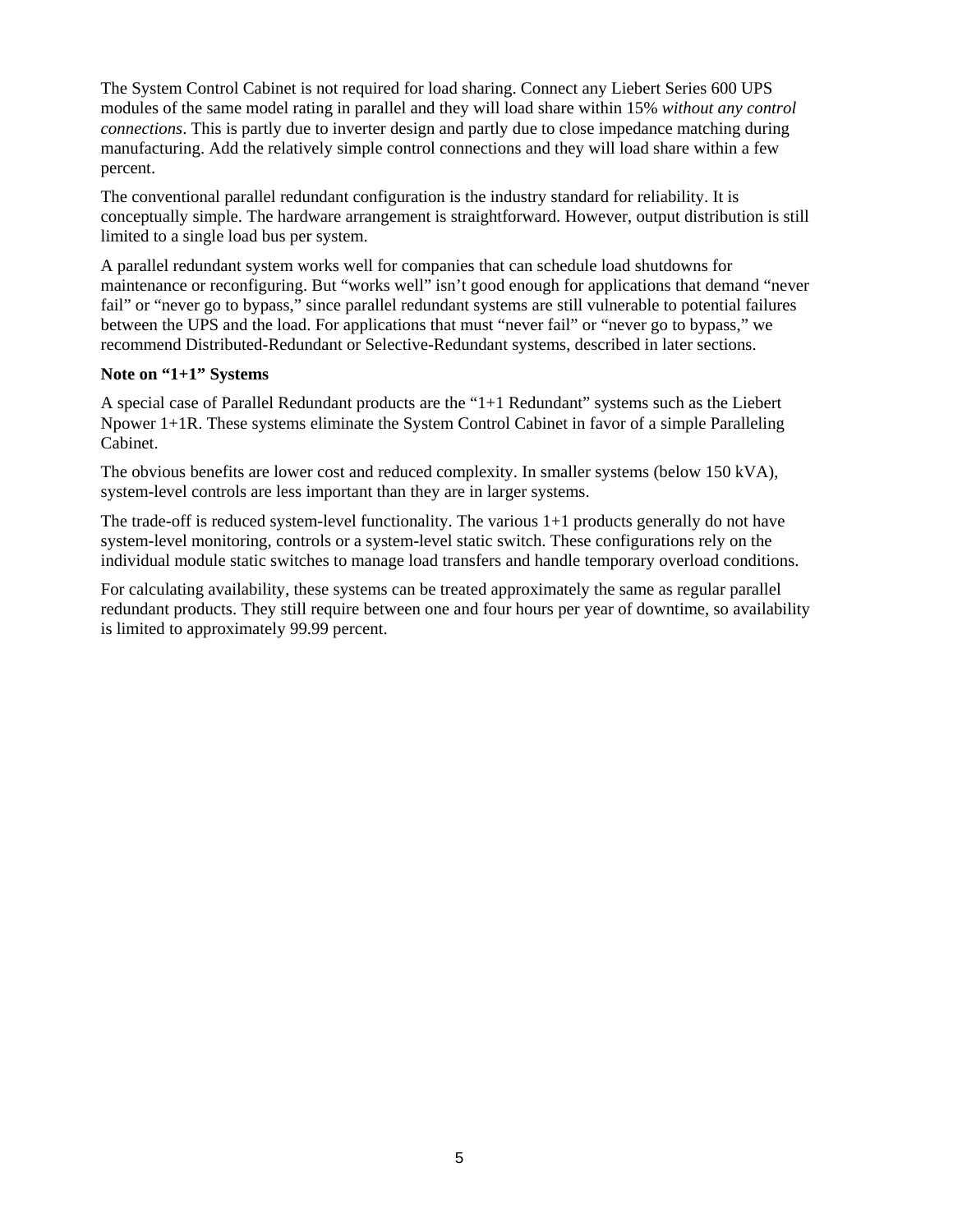

## **Isolated Redundant Systems: Calculated Tradeoffs**

*Figure 3: Simple Isolated Redundant System*

The isolated redundant configuration has one or more single module systems designated as primary, plus an additional module as a reserve. Each primary module powers its own load bus. The reserve module is configured to serve as the first bypass power source for all the primary modules. See Figures 3 and 4.

This redundant configuration permits individual modules to be isolated for maintenance purposes without interrupting or disturbing the critical load. The operator can transfer the load from any primary module to the reserve module in order to perform preventive maintenance or to investigate an alarm condition. The entire system still needs to be de-energized for between one and four hours per year for system-level preventive maintenance. Like the parallel redundant configuration, the isolated redundant configuration is limited to about 99.99% availability.

Since the reserve module is the first bypass power source, all the primary modules synchronize their outputs to the output of the reserve module. If utility power input to a primary module should fail, the module will draw power from its batteries and continue to support its critical load without interruption. If utility power is not restored before the primary module exhausts its battery, the load will be switched to the reserve module and the primary module will shut down. The other primary modules will automatically switch their bypass inputs to the secondary bypass source, if one is available.

If a primary module should fail, the load will automatically be transferred to the reserve UPS module. Since the reserve module is no longer available as a bypass source to the other primary modules, these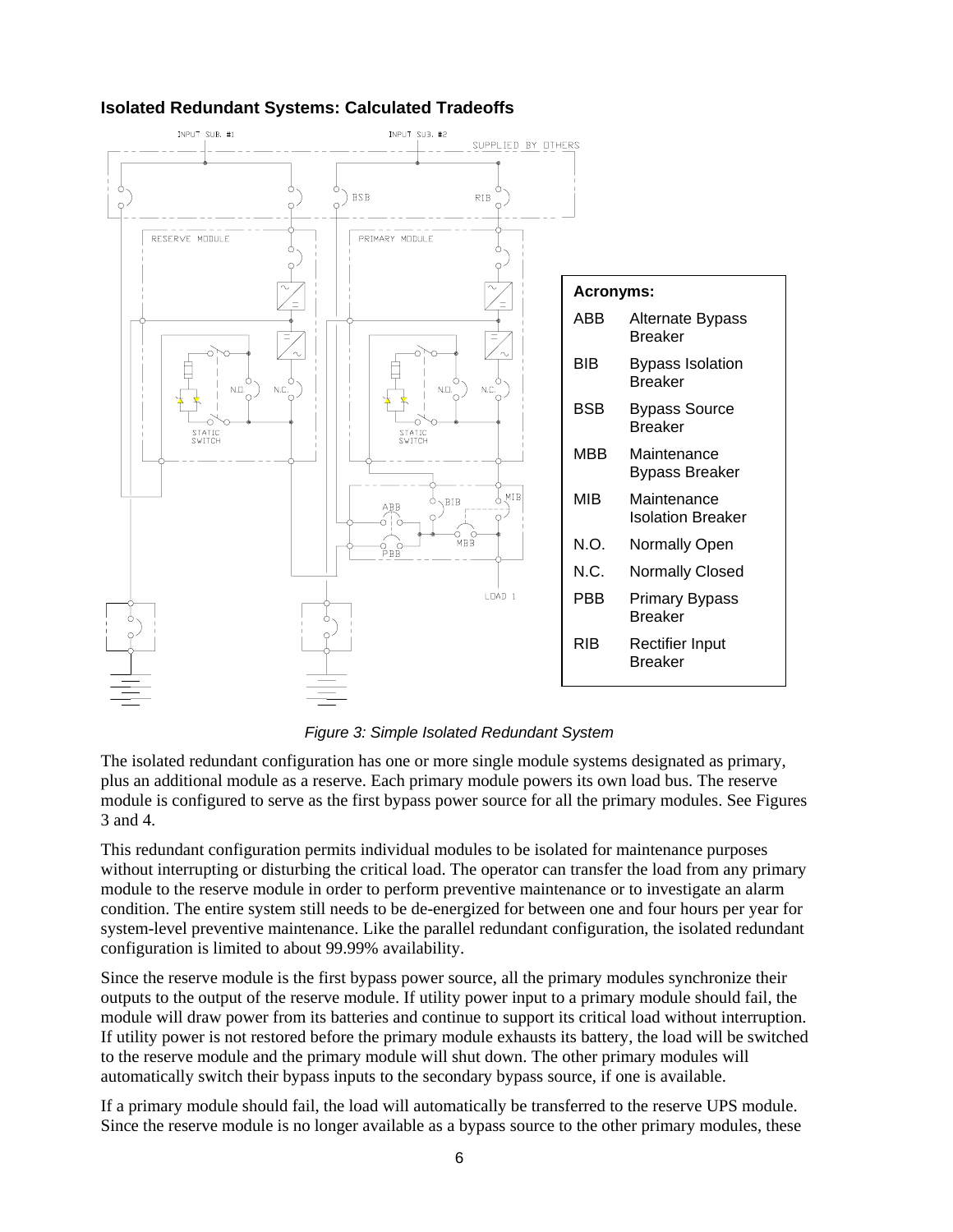modules switch their bypass inputs to the utility source. When the first primary module returns on-line, all primary modules switch back to having the reserve module as their bypass source.



*Figure 4. Four-Module Isolated Redundant* 

## **Three Benefits, Plus...**

There are three key attractions of the isolated redundant configuration. First, the redundant UPS module permits taking another module off-line without putting the critical load to bypass. Second, the first bypass source is a UPS instead of the utility. Third, a customer can add redundancy to an existing UPS site by installing a new UPS as the first bypass source in an isolated redundant configuration.

All three of these factors mean higher availability of conditioned power than the single module configuration, and approximately the same as parallel redundant.

#### **Five Cautions**

The customer should be aware, however, of the many drawbacks of isolated redundant systems.

First, this approach requires more complex switchgear than parallel redundant systems. A two-module system (one primary, one reserve) requires at least one additional circuit breaker to permit choosing between the utility and the other UPS as the bypass source. A four-module system (three primary, one reserve, with three independent distribution networks, as shown in Figure 4) would require three separate maintenance bypass cabinets with the additional breaker in each one. This is several times the complexity of a parallel redundant system with a common load bus.

Second, system MTBF will tend to be *lower* for isolated redundant than either single module or parallel redundant systems. The redundant module helps availability, but adds *complexity in series* rather than parallel. Over the life of the system, the probability of a critical breaker failure becomes uncomfortably high.

Third, isolated redundant systems with two or more primary modules need a special circuit for selecting whether the reserve module or the utility will be the bypass source.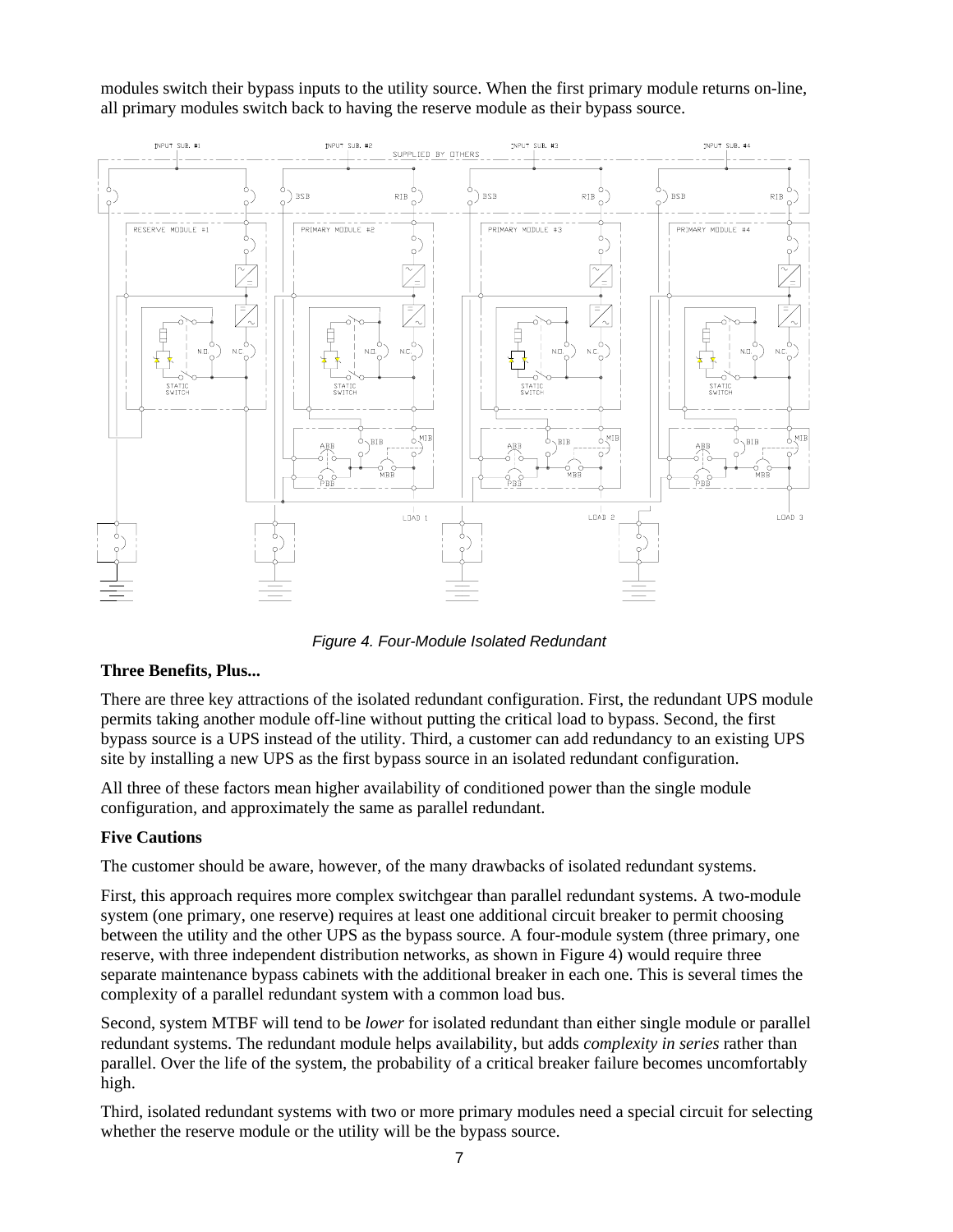Fourth, the additional complexity is not cheap. The configuration can be relatively simple and low-cost for a two-module system, but the complexity mounts quickly in larger systems.

Fifth, each load bus is restricted to the capacity of a single module.

In summary, the isolated redundant configuration can improve system maintainability and fault tolerance. However, some isolated redundant configurations can actually worsen system reliability. It is most effective in two-module systems featuring one primary and one reserve module. It is less effective in systems with two or more primary modules, which are better handled in a parallel redundant, Distributed Redundant or Selective Redundant configuration.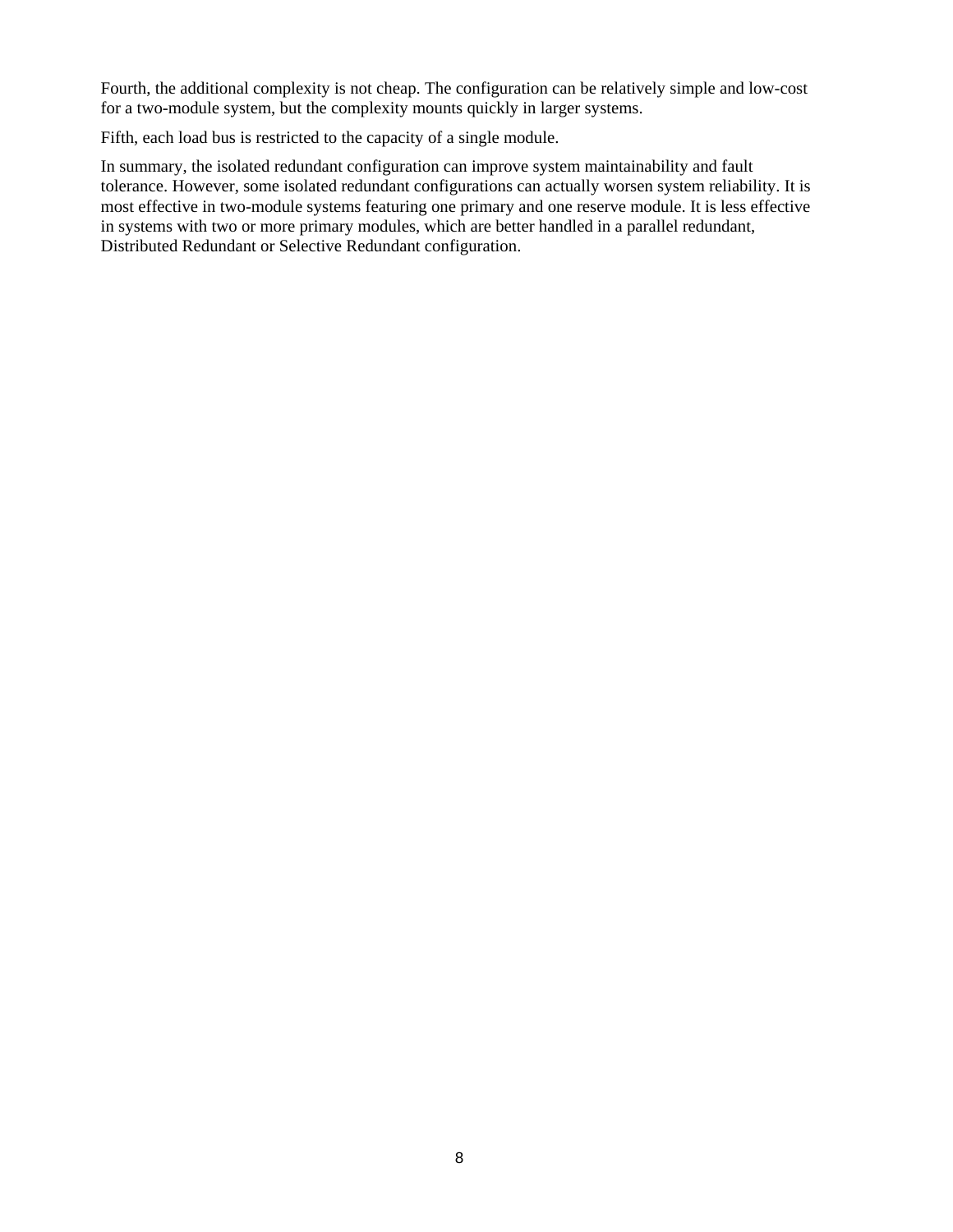## **Distributed-Redundant Systems: Continuous Availability**



*Figure 5. Distributed-Redundant System*

This configuration features two (or more) independent UPS systems, each capable of carrying the entire critical load. Each system provides power to its own independent distribution network. The are no power connections between the two distribution networks. See Figure 5 above and the separate paper on Distribution Options.

The goal of Distributed Redundancy is to bring power system redundancy to every piece of load equipment, as close as possible to the input terminals.

Note: Unless all the downstream loads are true dual-cord loads, the output of the UPS systems must be kept in sync, to avoid the possibility of an out-of-phase transfer and the resulting load disruption. The enabling technology, then, is the Liebert Load Bus Sync™ (LBS) option. The LBS option keeps the output of the two UPS systems within a few degrees (adjustable) of each other, even when the bypass is not available or the units are operating on battery. This means that downstream equipment can be switched transparently between the two sources. The Liebert Static Transfer Switch (STS), for example, can be used downstream to make manual or automatic transfers between the two independent, synchronized UPS systems.

#### **Four Key Advantages**

Distributed-Redundant systems provide a significant improvement in *maintainability and fault tolerance* compared to single module, parallel redundant or isolated redundant systems. With dual distribution networks, the user can switch all the downstream loads to one bus to permit taking the other UPS, breakers and distribution equipment off-line for maintenance or load reconfiguration. This means the owner can have a very active maintenance program without *ever* exposing the critical load to bypass power. Distributed-Redundant systems are capable of Continuous Availability.

Second, Distributed Redundancy can be simpler and less expensive than parallel-redundant or isolated redundant. The most-common approach is to begin with a pair of single module UPSs and the LBS option panel. This requires no system-level control cabinet or switchgear. It does not even require maintenance bypass cabinets for the individual systems, since each UPS system can function as the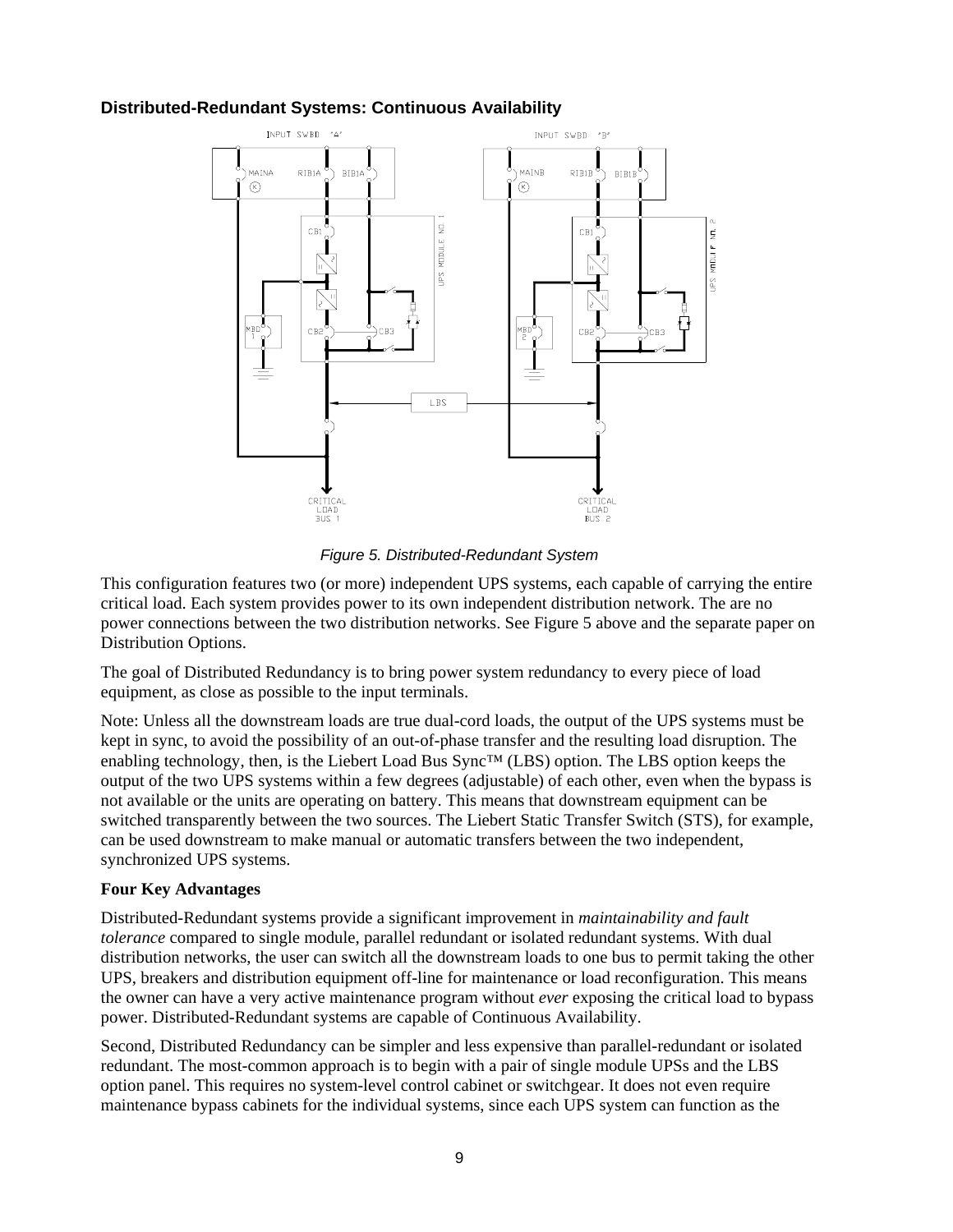"wraparound" bypass for the other. Distributed-Redundant systems are also scalable: for larger applications, the customer can specify a conventional parallel-redundant UPS for each side.

Third, the simplicity of the Distributed-Redundant approach makes it *inherently more reliable* than isolated redundant systems. The redundancy is in parallel, rather than in series. With two distribution networks and downstream static switches, the critical load equipment can have the functionality of "dual-power-cord" devices. There is less risk for the manager who schedules preventive maintenance. Best of all, the electrical independence of the distribution networks ensures that a load fault on one will not propagate to the other. The intact portion of the critical load can still be carried by the intact UPS and distribution system.

Fourth, the LBS option can be used to add a Liebert Series 600T or Npower UPS and a second distribution system to an existing Series 600, Series 300 or Npower installation. A special variant of the LBS can be used to sync a Liebert UPS to any competitor's UPS. Another variant of the LBS -- the Extended Load Bus Sync or ELBS -- can be used to sync *three* or more Liebert UPS systems with complete functionality.

#### **Why is the LBS option important?**

The LBS keeps the output of two independent UPSs in sync, even when they are operating from two different power sources. Any UPS will typically sync to its bypass source. As long as both UPSs are tied to the same bypass source, they will automatically stay in sync in normal operation. However, if the UPSs are operating on batteries, on different backup generators or on asynchronous bypass sources, their outputs will tend to drift out of sync.

The LBS option consists of an interface card in each UPS and a small wall-mounted panel with a simple selector switch. A minimum number of reference signals are brought out from each UPS to the LBS cabinet. There are no other connections between the logic or controls of either UPS, to ensure maximum system independence and isolation. The LBS remains dormant, content to monitor the output of both systems until their outputs drift apart by more than a predetermined amount. If the two systems begin to drift out of sync by more than a few degrees (adjustable), the LBS will activate and sync one unit to the other, according to the position of the selector switch. Once sync has been reestablished for five seconds, the LBS drops out until needed again.

The LBS concept is appropriate for virtually any three-phase power application, 10 through 6,000 kVA.

## **The Need for Double-Conversion UPS Products**

Fully functional Distributed-Redundant systems require the UPS modules to sync to each other under all circumstances, even when the modules are operating on separate batteries or non-synchronized backup generators. *Only true double-conversion UPS modules can do this*. Single-conversion UPS products (defined as "offline" or "line-interactive" by the IEC) can only sync to their own input power sources.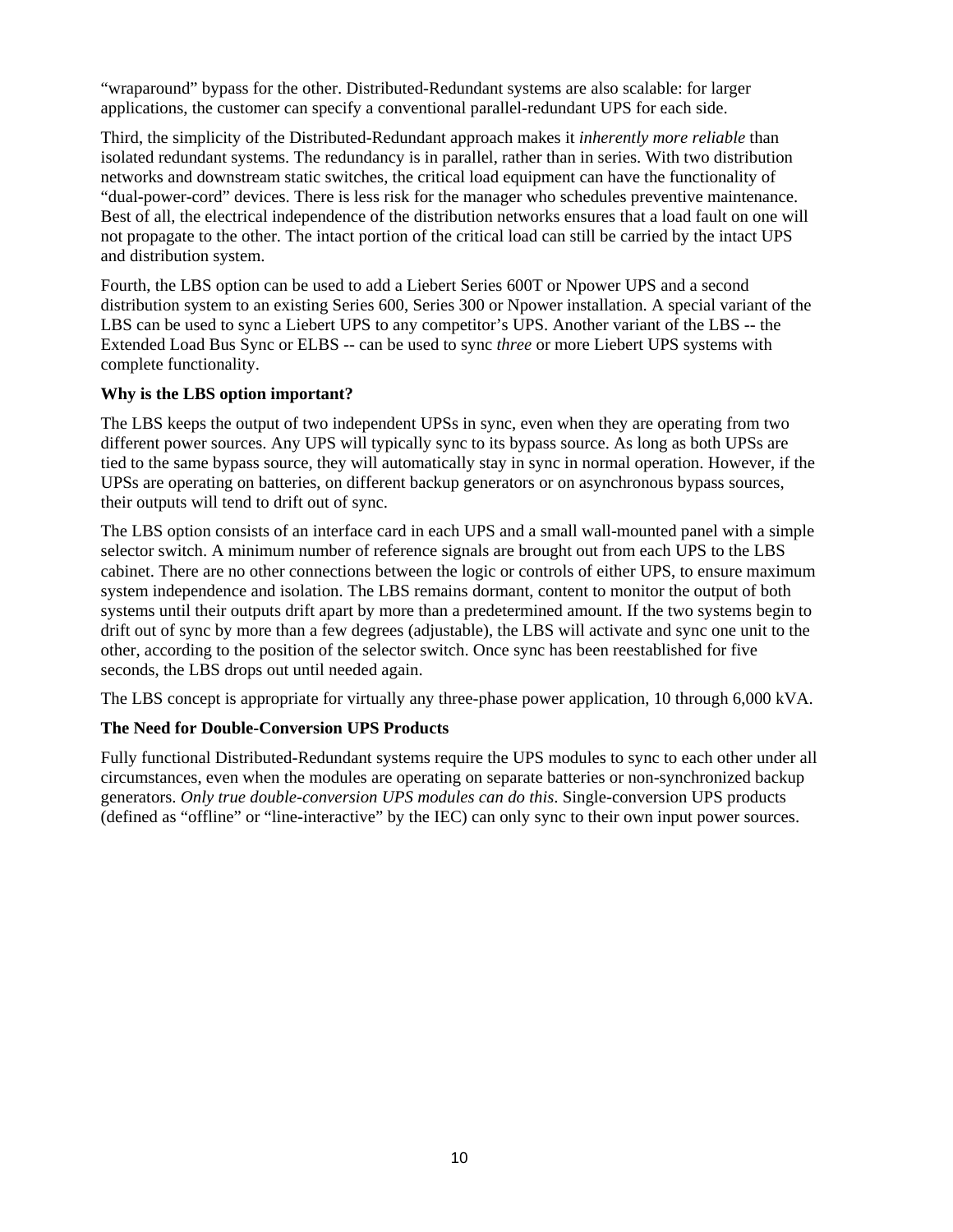

## **Selective-Redundant Systems: Ideal for Multi-Tenant, Mixed-Use Facilities**

*Figure 6. Selective-Redundant System*

Some portions of your business are absolutely critical and need the 24 x 7 protection and maintainability of a dual-bus, Distributed-Redundant system. However, other parts of your business are less critical and could be well served by a conventional single module or parallel redundant system. One approach to satisfy both types of operations is a Selective-Redundant System.

Picture a multi-story office building housing your business plus tenants that rent space from you. A conventional single-bus UPS system with standby generator can provide basic outage protection, enabling you to provide premium power for the entire facility.

Within your facility, certain areas are critical. You may have a data center on the third floor, an army of engineers and programmers (and their servers) on the seventh and eighth floors, a tenant with a corporate website and database on the tenth floor, and various network equipment closets on every floor. How do you satisfy these requirements?

The solution is Selective Redundancy – creating Distributed-Redundant power systems by selectively "hardening" critical portions of your facility. Add enough additional UPS capacity to create a dual-bus system for each area. See Figure 6 for an example system.

A typical system might have a 3x1000 kVA parallel-redundant UPS in the basement to power the entire facility. Then you could add a 2x750 kVA system for the data center, a separate 30 kVA system for the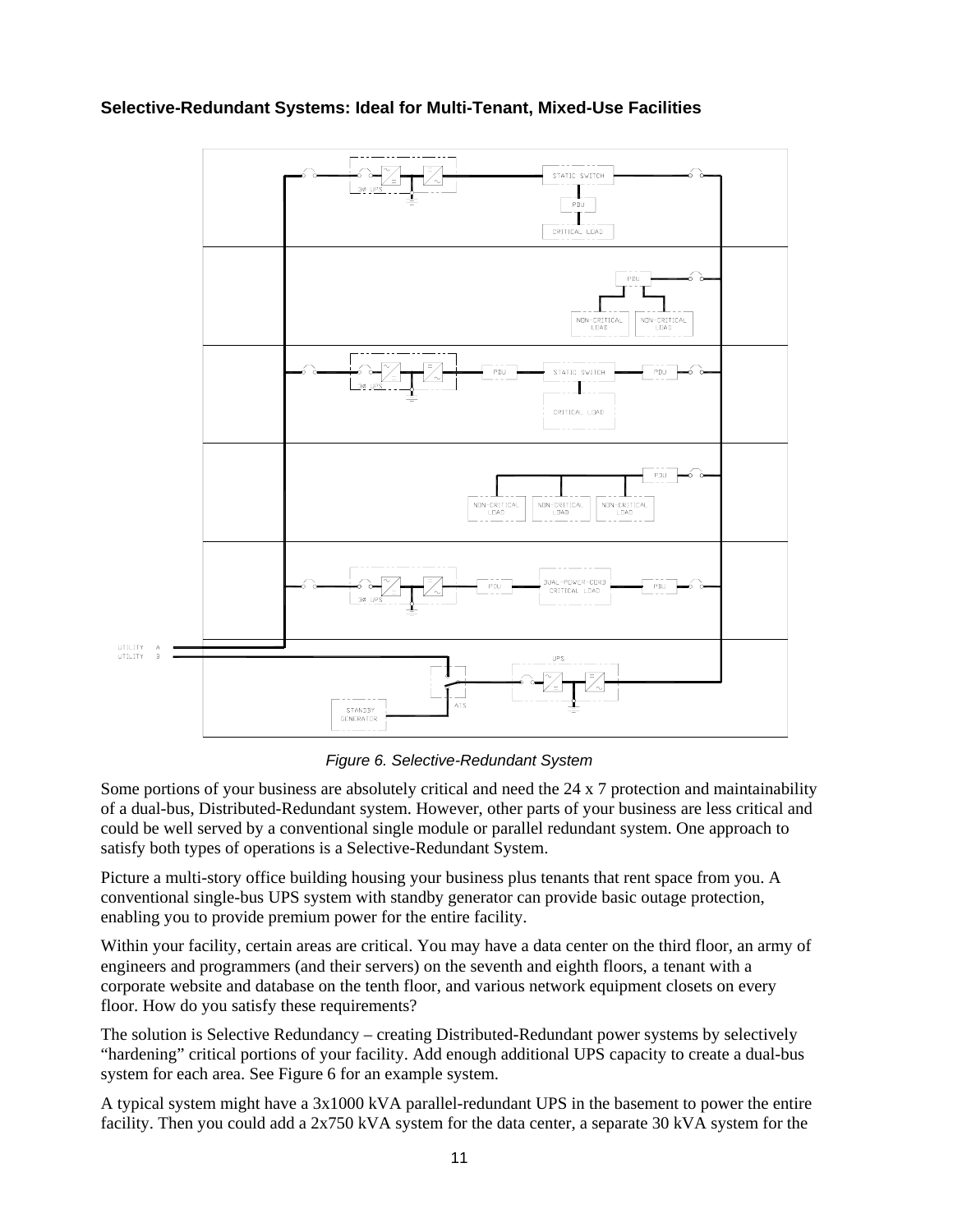seventh-floor servers, a separate 100 kVA system for the tenth floor tenant and Liebert Little Glass House or Nfinity single-phase UPS in the network closets.

Such a configuration creates three independent Distributed-Redundant Systems within the facility. The Liebert Extended Load Bus Sync (ELBS) option will keep all the 3-phase UPS systems in sync, even when one or more are operating on batteries. Individual loads in each critical work center can be switched transparently between the facility-wide UPS and the dedicated UPS.

Note: As a practical consideration, no UPS system should be more than 300 feet from the ELBS control box, so the maximum span between UPS systems is about 600 feet.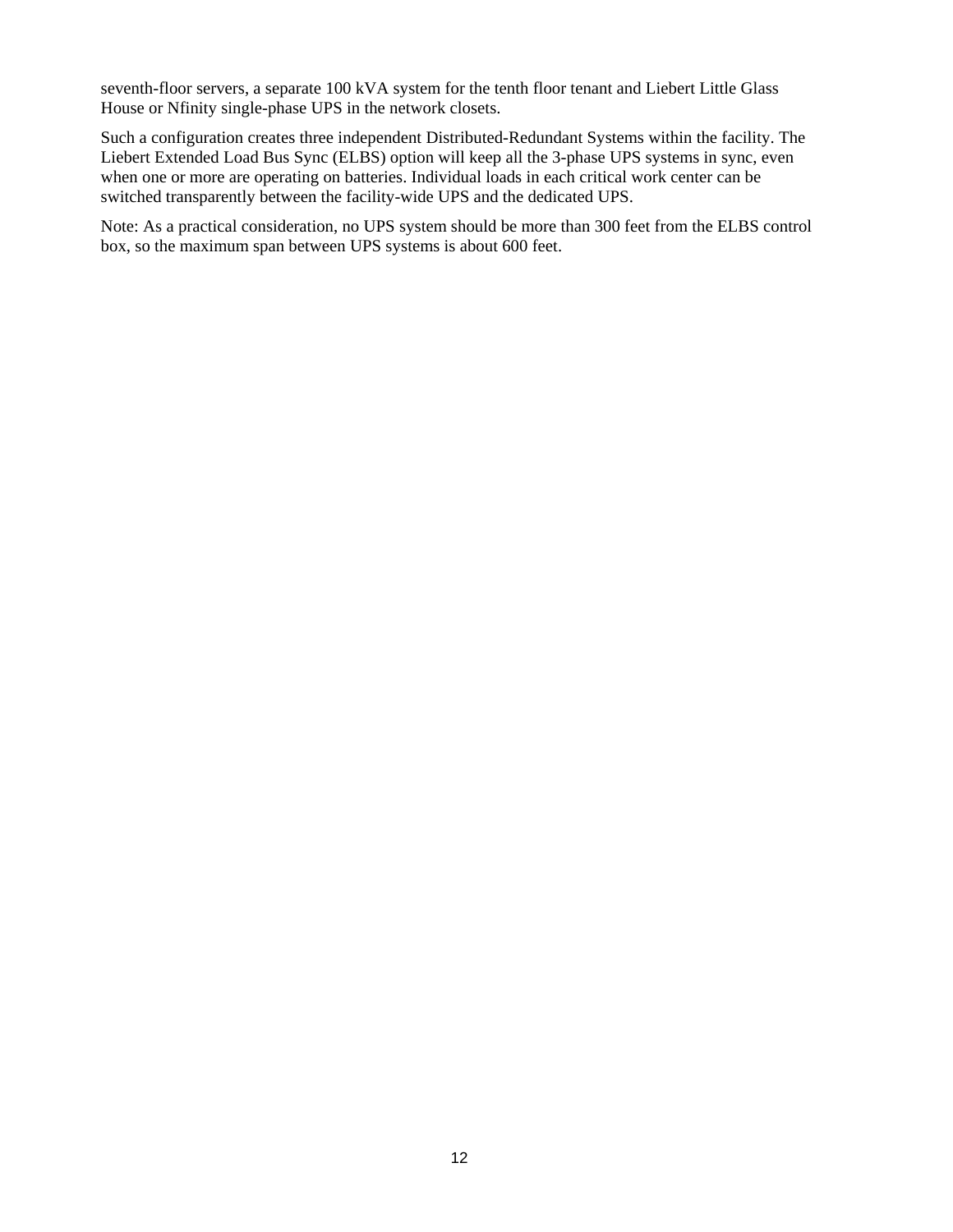

## **Power-Tie™ Systems: A Special Case of Distributed Redundancy**

*Figure 7. Power-Tie™ System*

The Liebert Power-Tie concept features two independent UPS systems, each capable of carrying the entire critical load. A tie breaker and a simple control panel enable the two UPS systems to operate independently, or with either UPS system powering *both* distribution networks. See Figure 7.

The key advantage of this configuration is maintainability. The operator can transfer all the loads to one UPS system or the other at the push of a button, while the Power-Tie controls make the process foolproof. The controls use fiber optics (for maximum isolation) to transport the module sync signals between systems. Less-critical signals are transmitted through optical isolators and isolation amplifiers. In addition, all status signals have impedance protection between the signal wire connections and the system power supplies and ground.

Taken together, these steps ensure that a fault in any one UPS module or in the inter-system control wiring will not cause the critical bus or the other UPS system to fail. Even if several control wires of the Liebert Power-Tie system were severed or shorted together, the UPS systems would continue to function and support their respective critical loads.

The Power-Tie improves system maintainability by facilitating system-to-system load transfers without using the UPS bypass sources. The tradeoff is an increase in cost and complexity. In all other respects, the Power-Tie systems have all the features and benefits of other Distributed-Redundant UPS systems.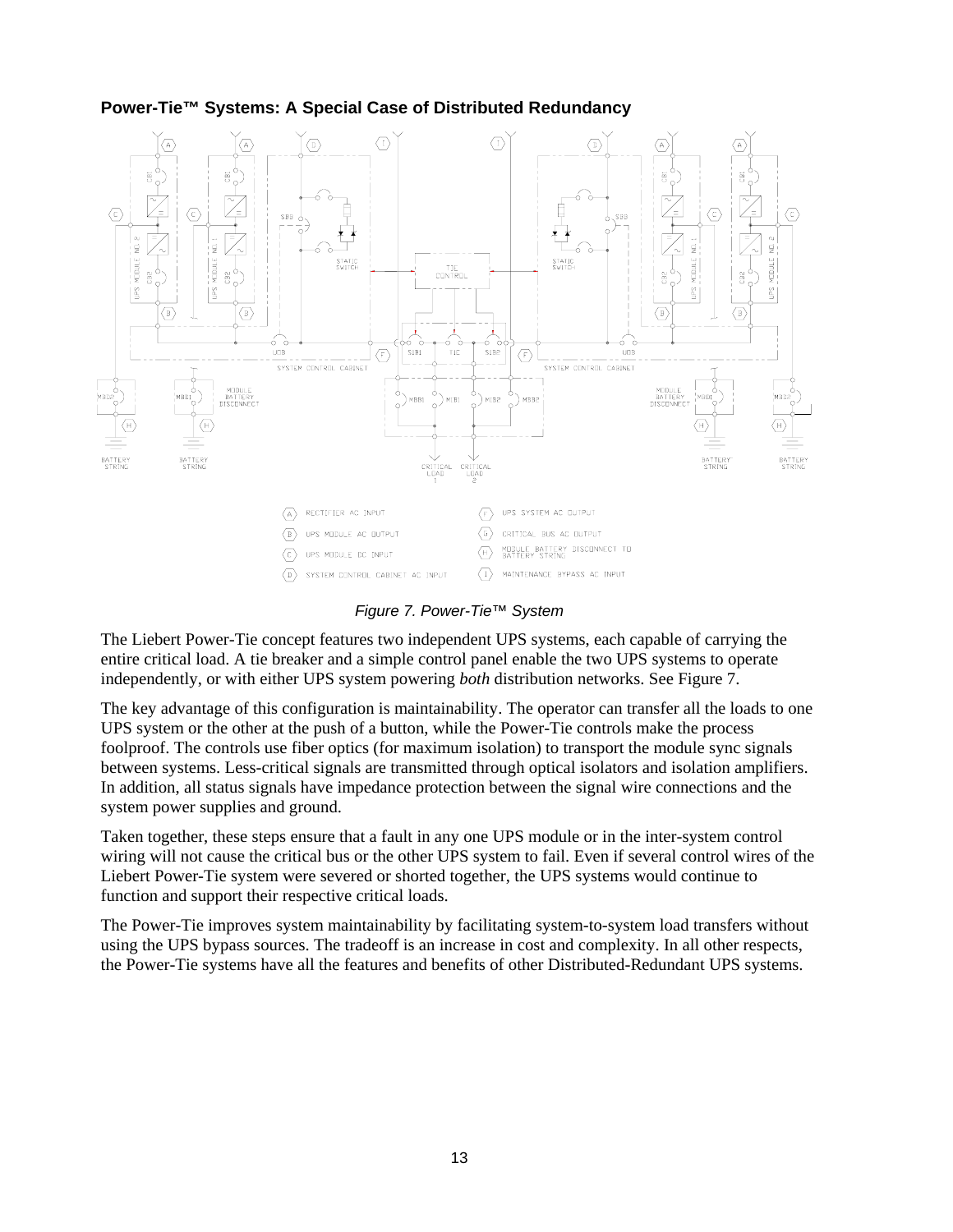## **Hybrid AC-DC Power Systems: Optimized for Telecomm Equipment**





Most facility managers are aware of the growing amount of equipment that requires 48 volts DC input power. This includes telephone equipment and the equipment that connects to the Internet backbone.

Traditional telecommunications power systems consist of multiple parallel-redundant rectifiers that convert commercial AC power to –48 VDC power that charges lead-acid storage batteries and supplies power to critical load equipment. Long battery support times are the norm: from 1 hour to more than 24 hours, with the typical range being 3 to 8 hours. See Figure 8.



*Figure 10. Hybrid AC-DC Power System*

By contrast, most data center equipment runs on AC power, provided from a UPS. The typical UPS has approximately 15 minutes of battery storage plus a standby generator for long-term power outages.

The convergence of voice and data transmission has forced AC and DC equipment to co-exist in the same facilities. Liebert Hybrid AC-DC Power Systems make it a peaceful coexistence.

Liebert begins with the Distributed-Redundant Power System explained earlier in this document. Two independent UPS systems support two independent power distribution systems. Each distribution system powers a set of DC rectifiers, creating 48 VDC for the telecommunications equipment. The DC load equipment has dual power cords, so it can receive power from both sets of rectifiers. See Figure 10.

An immediate advantage of this configuration is elimination of battery storage for the 48 VDC system. Instead, the DC equipment can rely on the batteries and backup generator supporting the AC UPS equipment. Engineering and installation costs should also be considerably less. System complexity and